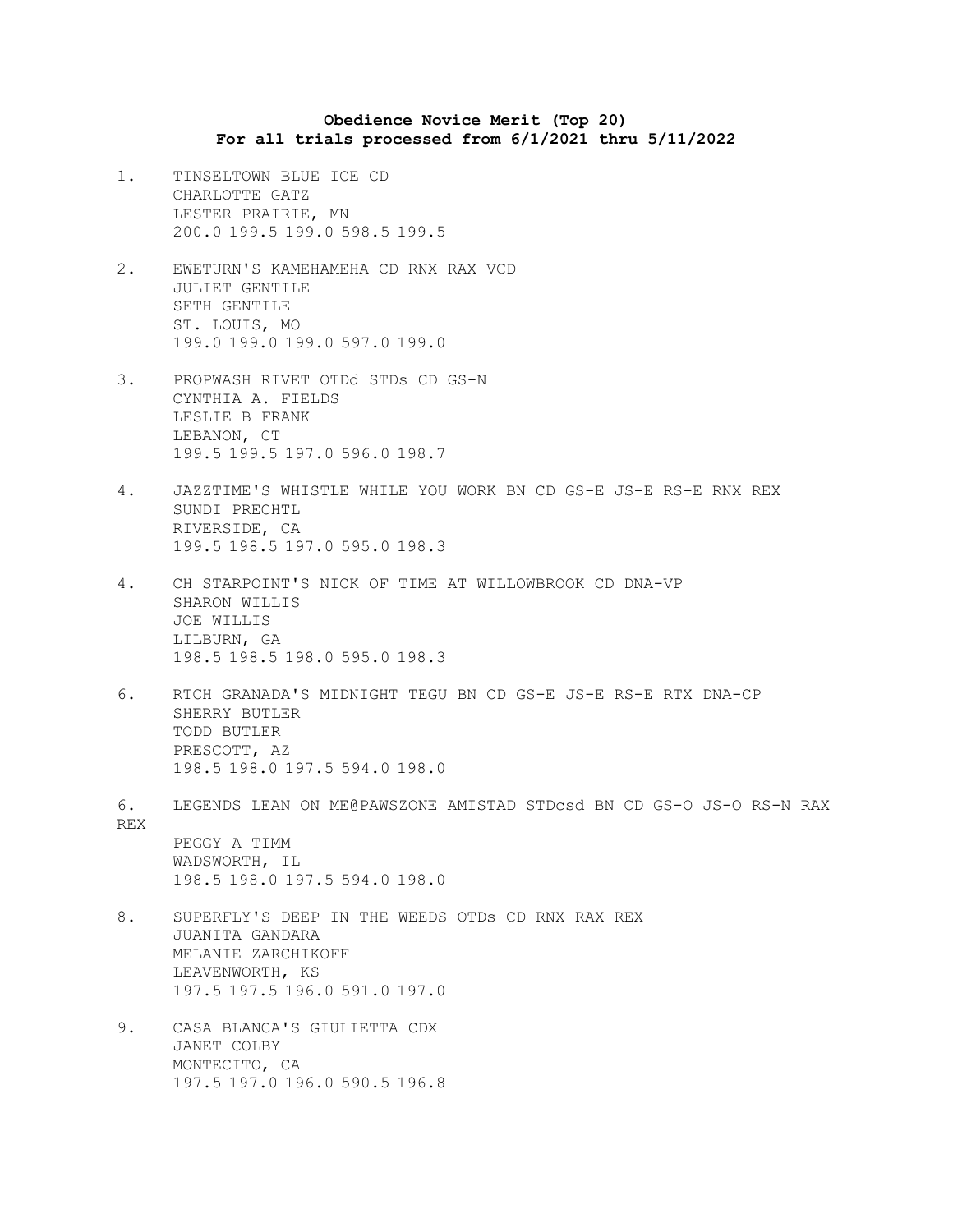10. A-CH BLUEKREEK'S THE WONDER FROM DOWN UNDER STDs CD GS-E JS-O RS-O RAX REX RMX REM

ALLISON PLAZA , UNITED STATES 200.0 195.5 194.5 590.0 196.7

- 11. TOUCHSTONE SIMPLY FROSTED CD JS-N RNX RAX DNA-CP JULIA ERNESTI LISA C BELL SABINE MAURER D-45327 ESSEN, GERMANY 198.0 197.5 194.0 589.5 196.5
- 12. SCALLYWAG'S BACK 2 THE ROOTS CD RNX RA DNA-VP FRAUKE GETTLER 47169 DUISBURG, GERMANY 197.0 196.0 195.5 588.5 196.2
- 12. SLYDROCKS BLAST OF THE PAST CD GSA-O JSA-E RSA-N ELAINE OSMUN RED LODGE, MT 197.5 197.0 194.0 588.5 196.2
- 14. SCALLYWAG YOU MAKE ME DIZZY MISS LIZZY CD RNX RAX RM REX DNA-VP FRAUKE THOMAS 46485 WESEL, GERMANY 200.0 195.0 192.5 587.5 195.8
- 15. CH SRN EAGLE ROOSTER C CD RNX DNA-VP ANNETTE COCHRANE RIVER FALLS, WI 197.5 196.0 193.5 587.0 195.7
- 15. COUNTRY-WAYS THE MAN IN BLACK CD RNX RAX NOEL J RITTER SILVERDALE, WA 198.0 197.0 192.0 587.0 195.7
- 17. TINSELTOWN'S JAMES DEAN CD RNX RICHARD IMFELD SHERIL VIEIRA IMFELD ARP, TX 196.0 195.5 195.0 586.5 195.5
- 17. COOLIBAH'S WARP SPEED AHEAD CD VERONICA MUTH OVIEDO, FL 197.0 195.5 194.0 586.5 195.5
- 19. STONE RIDGE WHEN THE STARS TURN BLUE BN CD GS-N JS-E RS-O RNX RAX RE BETSY COLEMAN JENNIFER D CANNON RIVERTON, UT